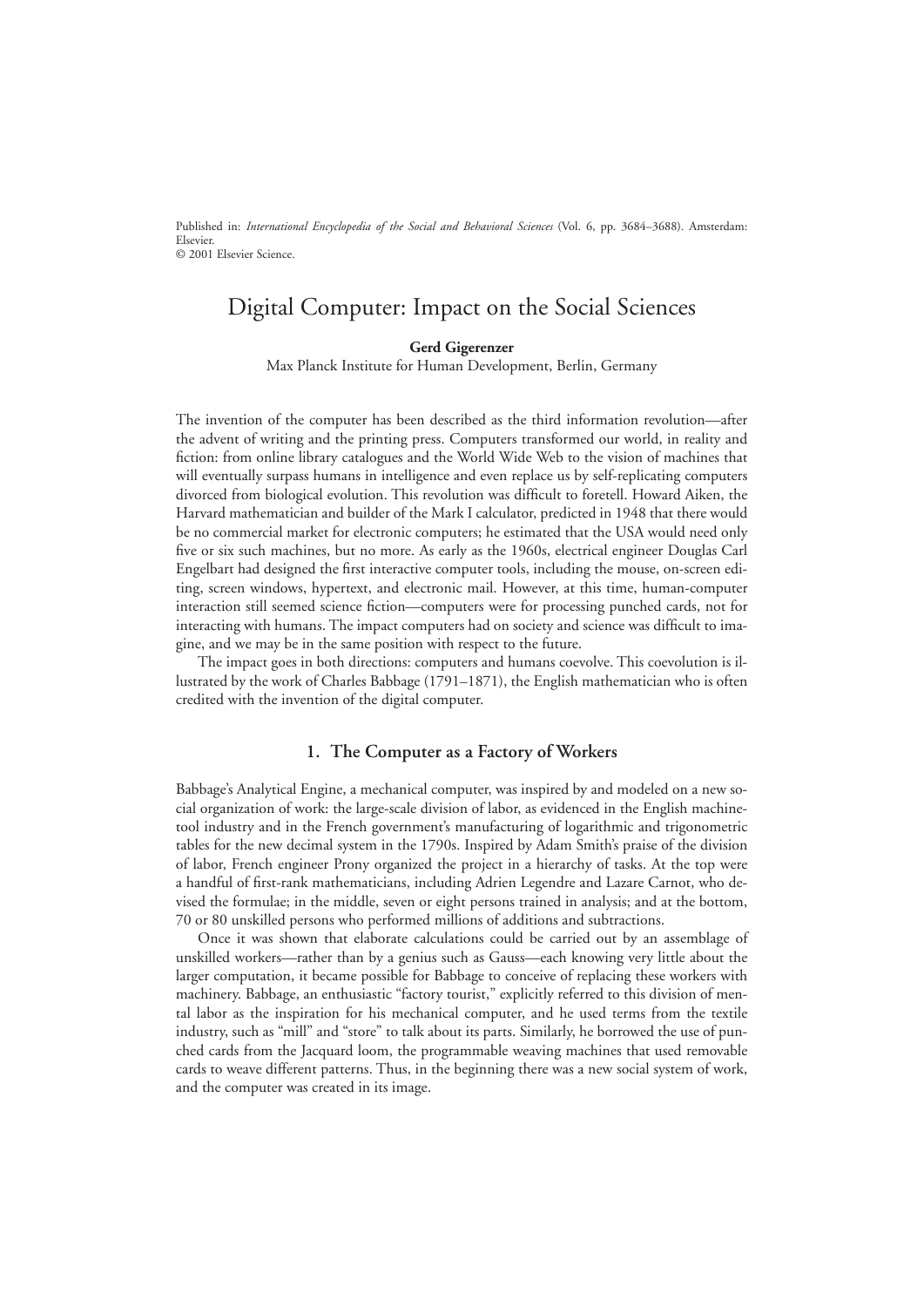# **2. The Hierarchical Organization of the Mind**

Babbage's Analytical Engine was never completed. Around 1890, the first "digital calculators" were manufactured, so named because they represented numbers by cogged wheels whose positions corresponded to the *digits* in the numbers denoted. (An abacus was still cheaper and faster.) Analog computers, in contrast, are devices in which continuous quantities, such as electrical potential or mechanical motion, are used instead of discrete (e.g., on/off) states. Until the first third of the twentieth century, digital calculators remained essentially mechanical. In the late 1930s, electromechanical relay switches started replacing gears and cogs in calculators. The electronic computer based on vacuum tubes and containing no movable parts appeared during World War II and was invented three times: in Germany for airplane design, in the USA for calculating artillery tables, and in the UK for breaking German secret codes. Vacuum tubes were eventually replaced by transistors, and finally by silicone chips, which allowed the transition from large mainframes to minicomputers. The first personal computers—complete with keyboard, screen, disk drive, and software—were marketed by Apple in 1977, and by IBM in 1981.

Through these dramatic improvements in hardware and speed, Smith's ideal of the division of labor became the basis for a fresh understanding of the human mind. Herbert Simon and Allan Newell proposed that human thought and problem solving were to be understood as a hierarchical organization of processes, with subroutines, stores, and intermediate goal states that decomposed a complex problem into simple tasks. In fact, a social system rather than a computer performed the trial run for the Logic Theorist, their first computer program. Simon's wife, children, and graduate students were assembled in a room, and each of them became a subroutine of the program, handling and storing information. This was the same as the nineteenth-century French *"bureaux de calculs"* and the Manhattan project, where calculations were done by an unskilled workforce—mostly women, at low pay. Similarly, Marvin Minsky, one of the founders of artificial intelligence, regarded the mind as a society of dumb agents, collectively creating true intelligence. Similarly, anthropologists have begun to use computer analogies to understand how social groups make decisions, such as how the crew on a large ship solves the problem of navigation by storing, processing, and exchanging information. The direction of the analogy thus eventually became reversed: originally, the computer was modeled on a new social system of work; now social systems of work are modeled on the computer.

#### **3. From Calculation to Computation**

A crucial insight occurred when the early designers of computers realized that a computer could be used not only for calculation but more generally for symbol processing. The switch positions inside the machine could take on other meanings than numbers; they could stand for symbols representing concepts. This insight fueled the view of *cognition as computation,* that is, symbol manipulation. A computer that merely performed fancy calculations would not have suggested itself as a model of human thought. During the Enlightenment, proficient calculation indeed was seen as the essence of intelligence and even moral sentiment, but after the introduction of the large-scale division of labor around 1800, prodigious mental reckoning had became the mark of the idiot savant rather than the genius.

The notion of computation led to two questions: Can computers think? Is human thought computation? To avoid endless philosophical debate on exactly how to define the first question, Alan Turing (1912–1954) suggested the "imitation game," now known as the Turing test: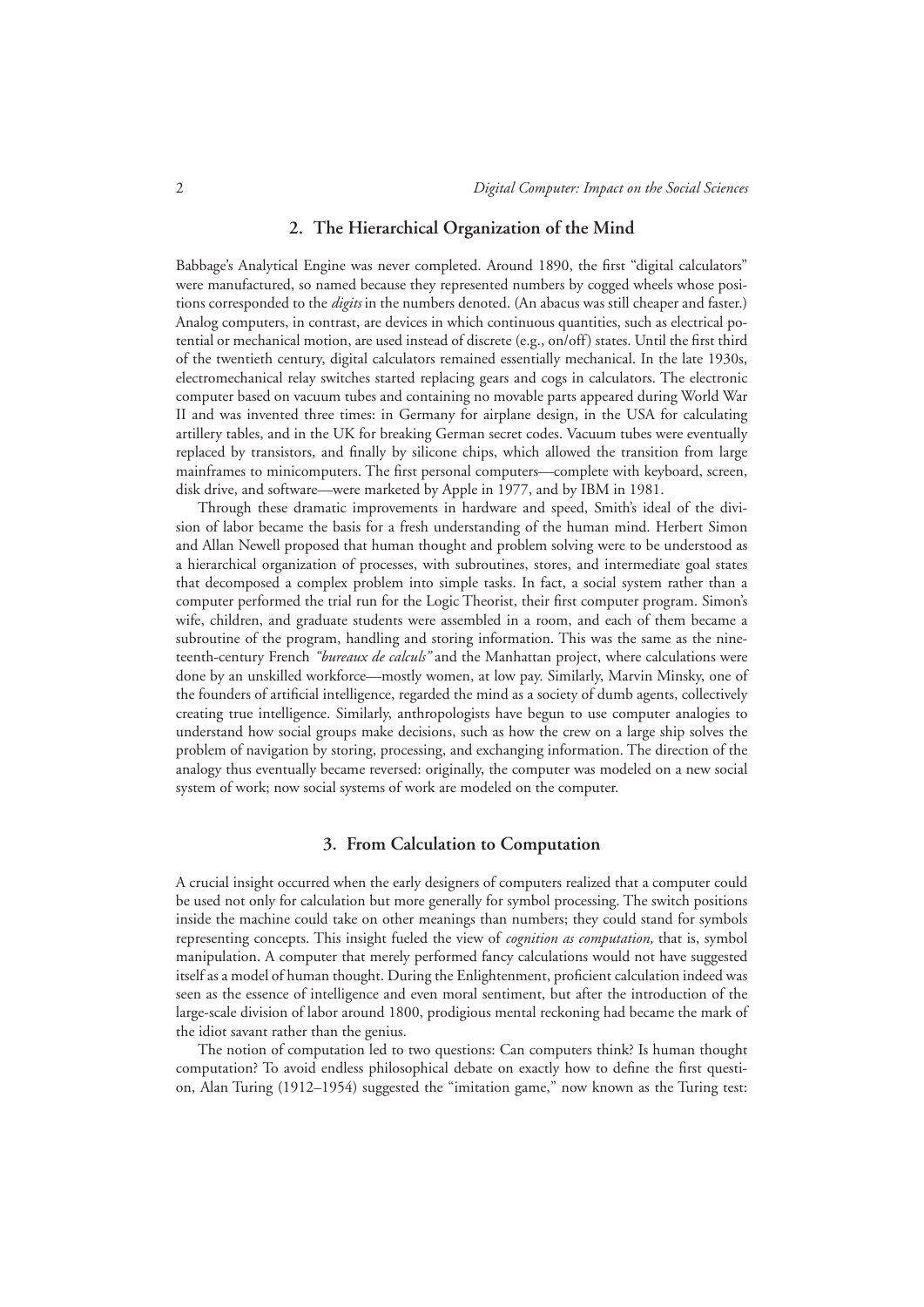#### *Gerd Gigerenzer* 3

A human interrogator must distinguish between a computer and a human subject based on their replies to the interrogator's questions. In a series of such experiments, a computer's ability to think could be quantified as the proportion of interrogators who misidentify the machine as the human subject. Turing asked whether the computer is like a mind: whether it thinks, has free will, and whether one can teach machines to become intelligent using the same psychological principles used to teach children. Those who focused on the second question—is the mind like a computer?—saw the analogy pointing in the other direction. For instance, they tried to teach children using the same principles that had worked for computers. This analogy of the mind as computer fueled the cognitive revolution in psychology during the 1960s and 1970s.

The "physical symbol system" hypothesis proposed by Simon and other researchers in artificial intelligence assumes that human cognition *is* computation in the sense of symbol manipulation. According to this view, symbols represent the external world; thought consists of expanding, breaking up, and reforming symbol structures, and intelligence is nothing more than the ability to process symbols. Information processing became the key to understanding human thought, and the tools of programming provided the mechanisms of thought: production systems, subroutines, recursion, iteration statements, local naming, interpreters, and so on. This view was not easily reconcilable with prevailing theories of thought, from Freud's theory of mind as manipulating biological energies, to the behaviorists' view that thought is simply silent speech, or to the Gestalt psychologists' view emphasizing the context dependency, interconnectedness, and emergent quality of thought. In essence, the vision of cognition as symbol manipulation revived the Enlightenment view of thought as a combinatorial calculus. For Condillac, d'Alembert, Condorcet, and other Enlightenment philosophers, the healthy mind worked by constantly breaking down ideas and sensations into their minimal elements, then comparing and rearranging these elements into novel combinations and permutations.

The view of thought as symbol manipulation also revived the old dream of a logic of scientific discovery, the existence of which Karl Popper had so vehemently disclaimed. Computer programs such as BACON managed to infer scientific laws from data, and artistic creativity was modeled on the same combinatorial principles. Computer programs were written that composed music, wrote stories, and designed new Palladian villas and prairie houses. Leibniz's dream of a Universal Characteristic that would assign to each concept a number, and reduce each problem to calculation, seemed to have come true. Like Babbage and Pascal, Leibniz had designed one of the first computers.

Through the medium of the computer, the Enlightenment psychology re-entered modern psychology. This is, however, only half the story. Just as George Boole had set out in the midnineteenth century to derive the laws of logic and probability from the psychological laws of human thought, researchers such as Simon and Newell tried to enter into their computer programs the results of psychological research about human thought. For instance, the concept of heuristics that speed up search in a problem space proved to be essential for intelligent programs. Heuristics are smart rules of thumb that humans apply in everyday reasoning when optimization, such as maximizing expected utility, is impossible or would cost too much time (see *Decision Making: Nonrational Theories*).

The metaphor of the mind as computer must be distinguished from John von Neumann's (1903–1957) metaphor of the brain as computer. Von Neumann, known as the father of the modern computer, was concerned with similarities between the nervous system and computer, neuron and vacuum tube—but added cautionary notes on their differences. Turing, in contrast, thought the observation that both the modern digital computer and the human nervous system are electrical was based on a superficial similarity. He pointed out that the first digital computer,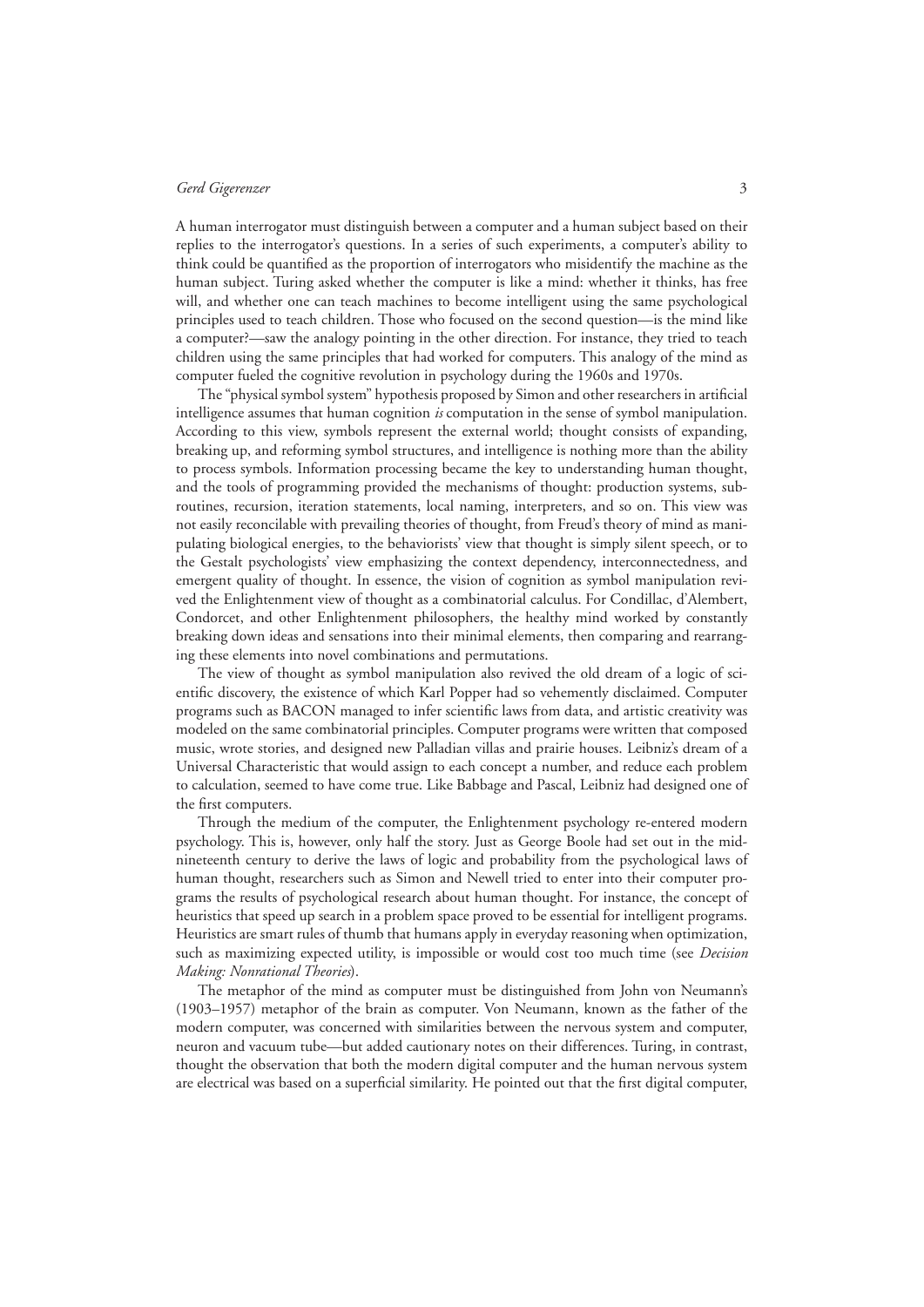Babbage's Analytical Engine, was mechanical rather than electrical, and that the important similarities to the mind are in function rather than in hardware.

How quickly did the metaphor of the mind as computer come to be accepted by cognitive psychologists? Consistent with the tools-to-theories heuristic—which says that new scientific tools suggest new metaphors of mind, society, or nature but are accepted by a scientific community only after the members have become users of the tool—the broad acceptance of the mind as computer metaphor was delayed until the 1970s and 1980s, when personal computers became the indispensable tool of researchers. Before the advent of personal computers, researchers had little direct contact with the large mainframe computers, and for those who did, computers were a source of constant frustration. For instance, in an average week in 1965–1966, the PDP-4C computer of the Center for Cognitive Studies at Harvard saw 83 hours of use, but 56 of these were spent on debugging and maintenance. A 1966 technical report of the Center was entitled "Programmanship, or how to be one-up on a computer without actually ripping out its wires." The metaphor of the mind as computer only became widely accepted after the tool had become part of the daily routine in psychological laboratories.

# **4. From Thought Experiments to Simulation**

Thought experiments, from physics to political science, have been a research tool in situations where no data could be obtained, such as counterfactual historical scenarios. The computer created a new species of thought experiments: computer simulation. Jay Forrester's Club of Rome world resource model—which predicted worldwide famine followed by war in the first third of the twenty-first century—is one of the best-known early social science simulations. Robert Axelrod's classic "prisoner's dilemma" computer tournament demonstrated the success of a simple social heuristic called tit-for-tat and became the model for numerous simulations on game theory, reciprocal altruism, and political science. Simulations force researchers to specify their theoretical ideas precisely, and they have become a tool for discovering new implications of these ideas. In some fields the need to specify assumptions precisely has become a requirement for what constitutes a theory: what cannot be simulated does not deserve to be called a theory.

Computer simulation allows the modeling of dynamic systems, such as the evolution of social structures through the repeated interaction between individuals. Computer simulation is a truly new form of experiment, but social scientists are divided over what role it should have in research. In artificial intelligence, organizational theory, and demography, for instance, simulation has a long tradition. In sociology, in contrast, simulation is still rare and little respected. Simulation tends to be rare in fields where a distinction (or even hostility) between theoretical and empirical research is deeply entrenched, such as sociology, and where computers are heavily used for the analysis of empirical data. Perceived as the instrument of the "other," number crunching camp, the computer's theoretical possibilities tend to be forgotten.

# **5. A World of Numbers and Statistics**

When the statistician Karl Pearson assembled the famous *Biometrika* statistical tables between 1914 and 1934, he used a 50-lb Brunsviga calculator and numerous clerks. The 1946 ENIAC -which is commonly referred to as the first modern digital electronic computer using vacuum tubes—could calculate 5,000 additions per second, that is, it did the work of a whole factory of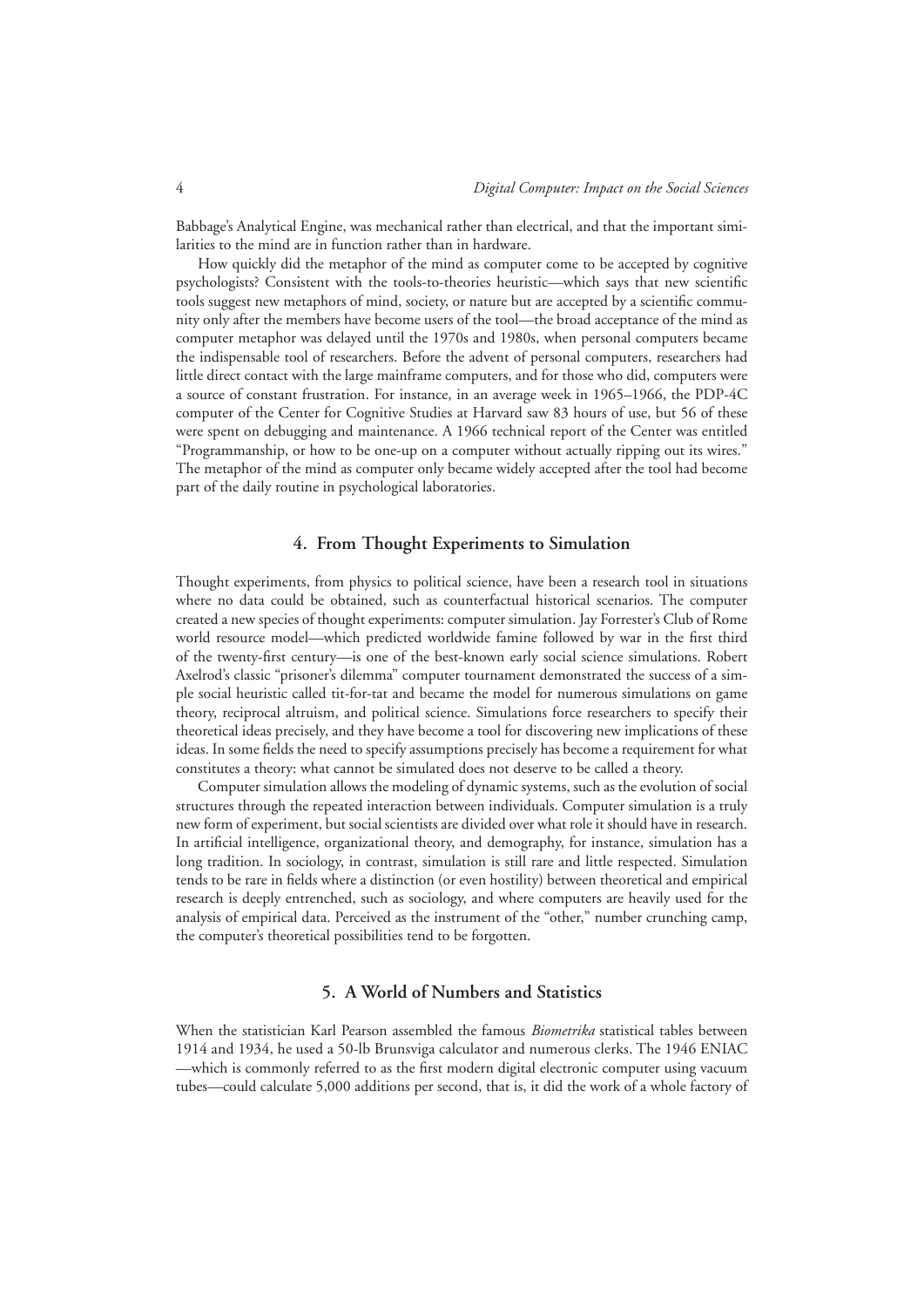#### *Gerd Gigerenzer* 5

clerks. Fifty years later, a tiny and relatively inexpensive Pentium chip could conduct over 500 million operations per second. This explosion of calculating power together with decreasing cost and size has had a dramatic influence on the social sciences, both positive and negative. The emphasis has shifted from collecting qualitative observations to quantitative data, and from *a priori* theoretical thinking to the *post hoc* interpretation of significant correlations.

At the end of World War II, half of the articles in the *American Sociological Review* and *American Journal of Sociology* lacked any kind of quantitative mathematical analysis; thirty years later this number had decreased to about 13 percent. In psychology, as in sociology, the predominant quantitative methods before the advent of electronic computers were descriptive statistics, such as means, variances, percentages, correlations, and cross tabulations. With the advent of fast calculators, the social sciences have witnessed a rapid growth in the usage of computationally expensive statistical methods, including factor analysis, cluster analysis, analysis of variance, and multiple regression. The computer also provided tools that could make data structures visually transparent and help researchers see underlying structures—called exploratory data analysis. Sociologists, demographers, and anthropologists were finally able to analyze large samples in a short time, such as census data and voting polls.

Computerized statistical packages such as SPSS (Statistical Package for the Social Sciences) have not only helped but also have hurt progress. Their ease of application (e.g., compute "everything by all") has often replaced statistical thinking with statistical rituals. One widespread ritual is null hypothesis testing, in which the researcher mechanically tests whether data significantly deviates from a null hypotheses ("chance"), without ever specifying the predictions of the research hypothesis and of competing hypotheses, and without measuring effects and constructing substantive theories of some depth. As a consequence, researchers tend to skim through computer printouts looking not at the data but at the significance level of the correlations or chi-squares and engage in *post hoc* explanations for whatever comes out significant.

#### **6. Research and Teaching Assistance**

Next to data analysis, the most common use of computers in the social sciences is that of an efficient and patient research assistant. A computer can serve as a librarian who searches for relevant publications and historical records; as a data bank manager who stores and retrieves narrative information, qualitative and numerical data; as a secretary who edits and files texts, keeps track of footnotes and references; and as a fast electronic mail system that facilitates contacts with colleagues worldwide. In experimental psychology, computers run entire experiments with humans and animals; they present the experimental stimuli and record the participants' responses.

This interactive use of computers would not have been possible without the invention of the personal computer that replaced the large mainframes. Engelbart's invention of the mouse exemplifies how human abilities such as hand-eye coordination can be exploited to design appropriate tools with which humans can almost intuitively interact with computers. In social science teaching, human-computer interaction can increase the participation of all students, whereas in the traditional classroom small groups of students often tend to dominate the discussion. Chat rooms on the World Wide Web have become a new and cheap data source for anthropologists and psychologists. The Web in turn has generated legal and ethical problems concerning secrecy and data protection, motivating revisions of the copyright law, tax law, and criminal law.